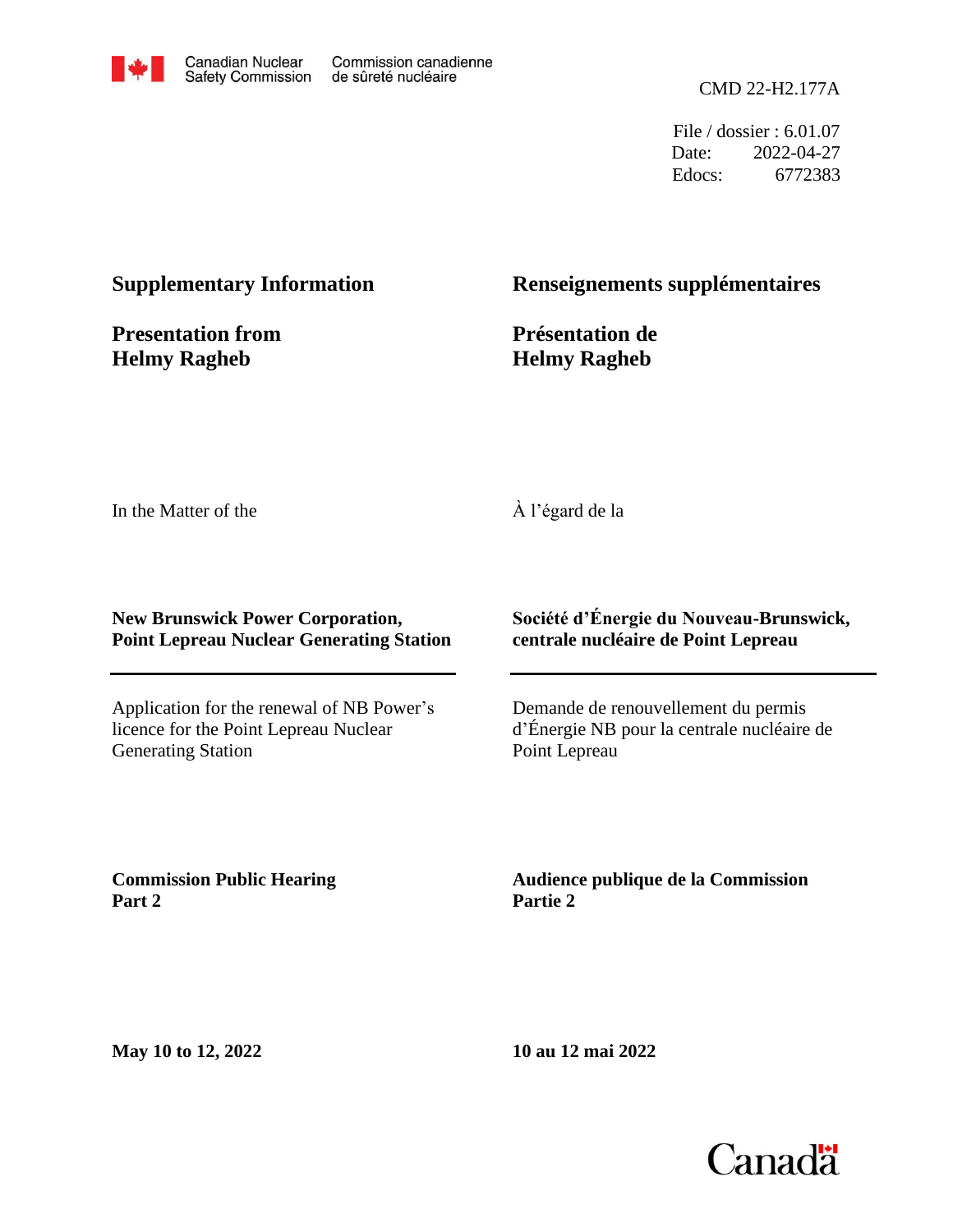Part-2 of the CNSC public hearing May 11-12, 2022

> **Helmy Ragheb, PhD, P.Eng.**

**Renewal of NB Power's licence for the Point Lepreau Nuclear Generating Station**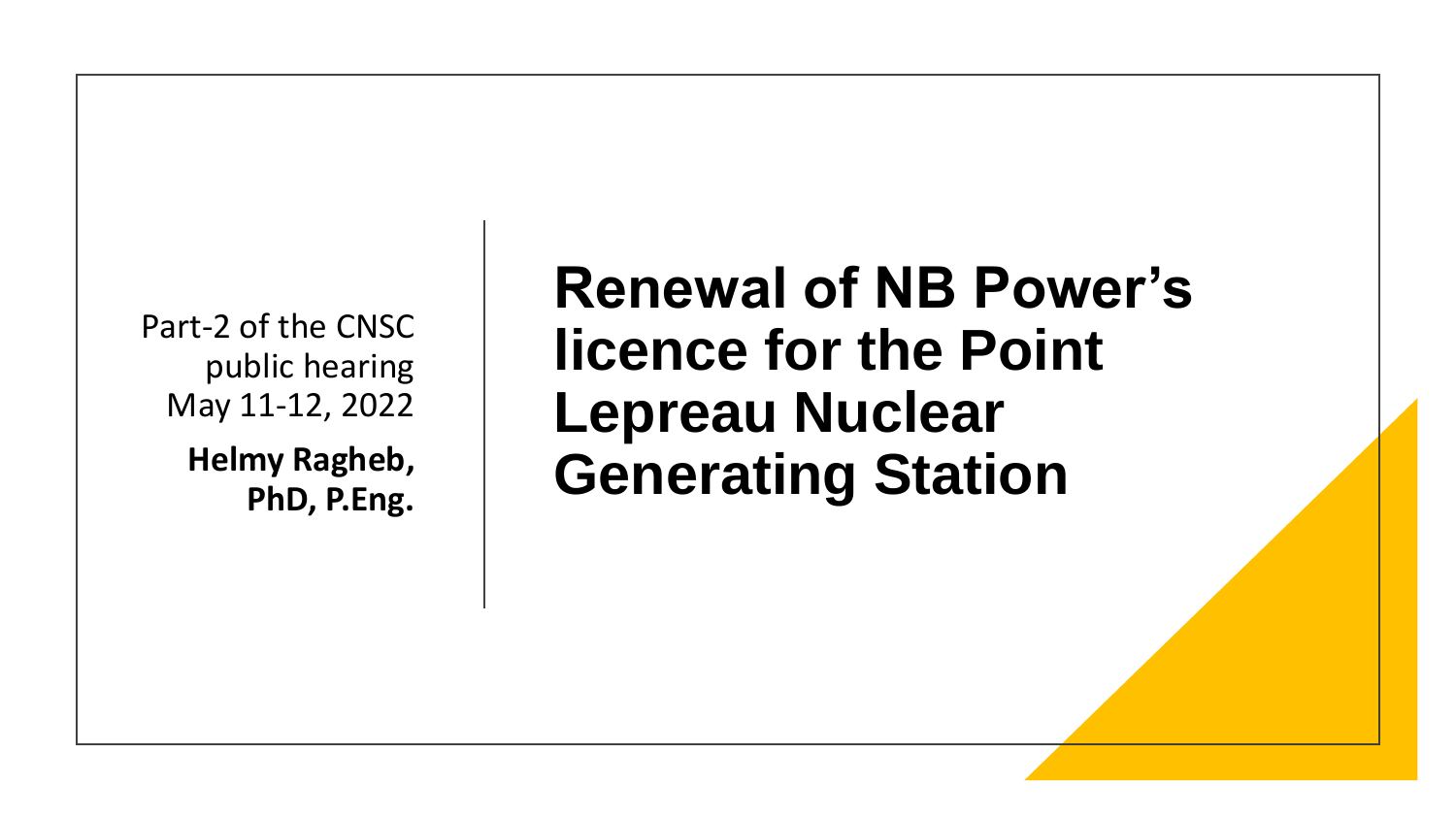# Two Issues

- Validity and Integrity of the Safe Operating Envelope
- Deterministic Safety Analysis for Hazards may not be in Compliance with REGDOC 2.4.1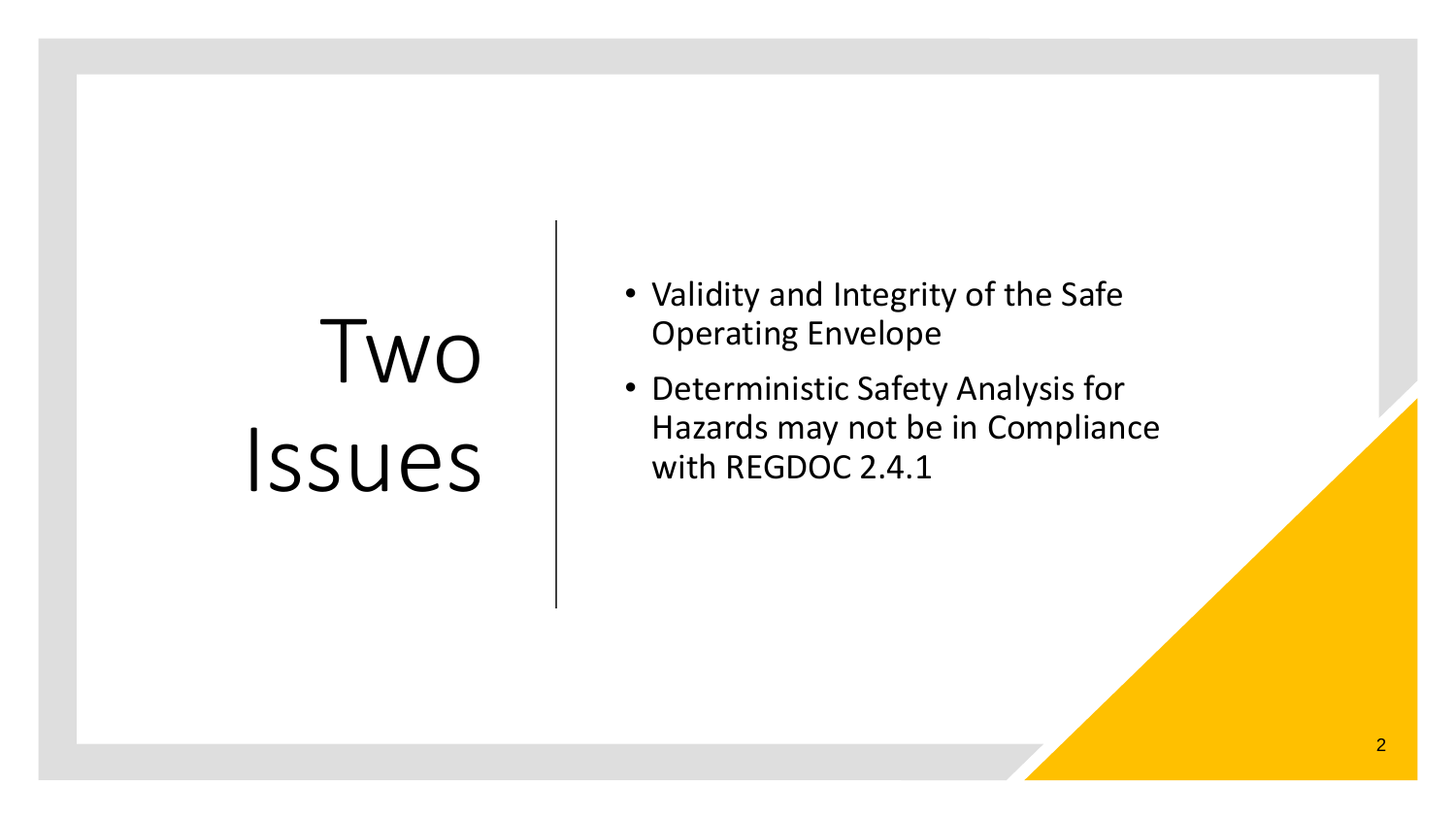



Validity and Integrity of the Safe Operating Envelope (SOE)



 $\mathcal{C}$ 

 $\mathcal{S}$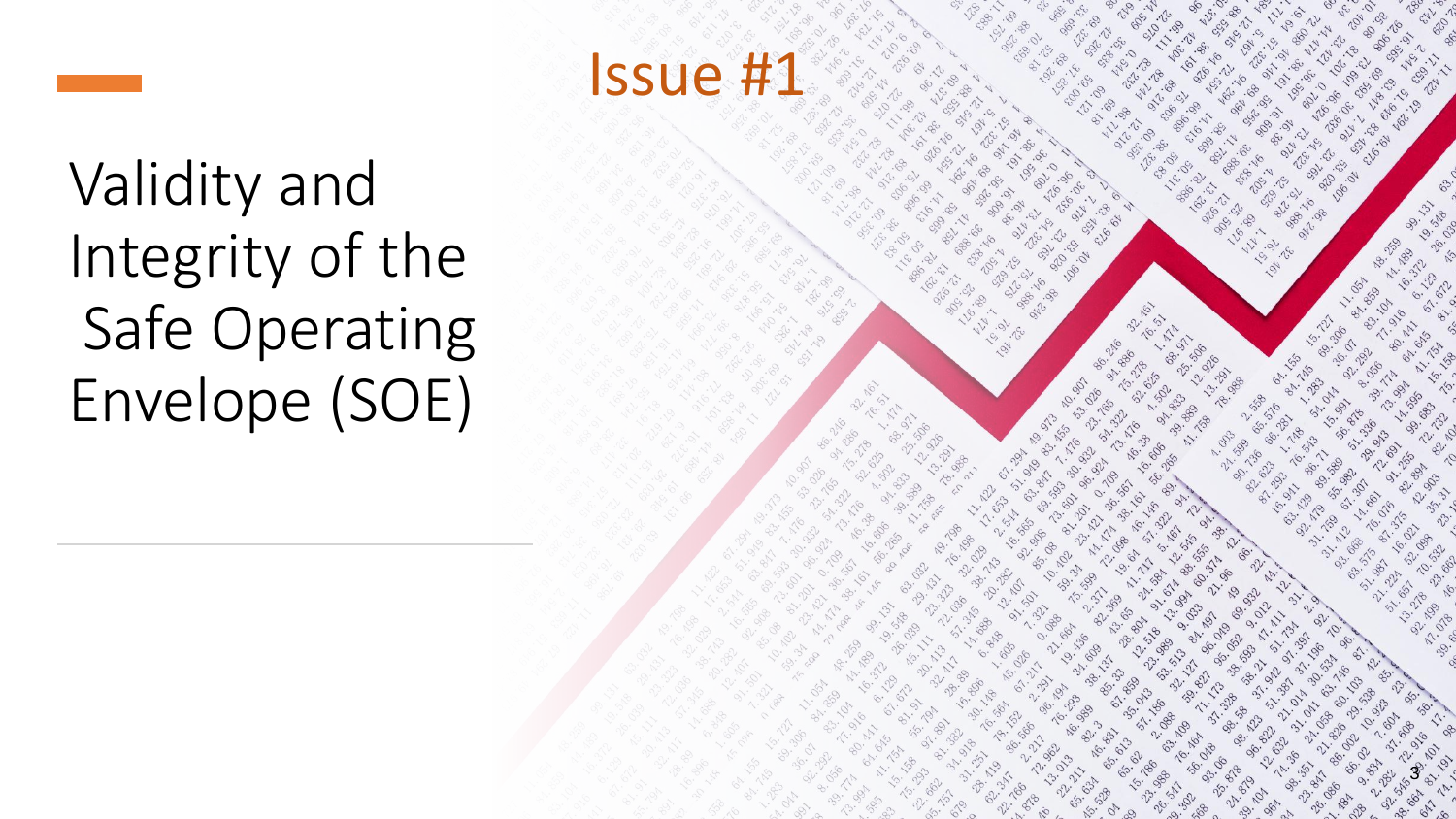What is Safe Operating Envelope (SOE)?

- Refers to those safety analyses limits or operational requirements for parameters or system conditions within which operation of the nuclear facility has been shown to meet the regulatory requirements and public risk limits
- The safety limits are used to define the hardware functional requirements
- Limits must be routinely verified throughout the life of the plant , usually by hardware surveillance.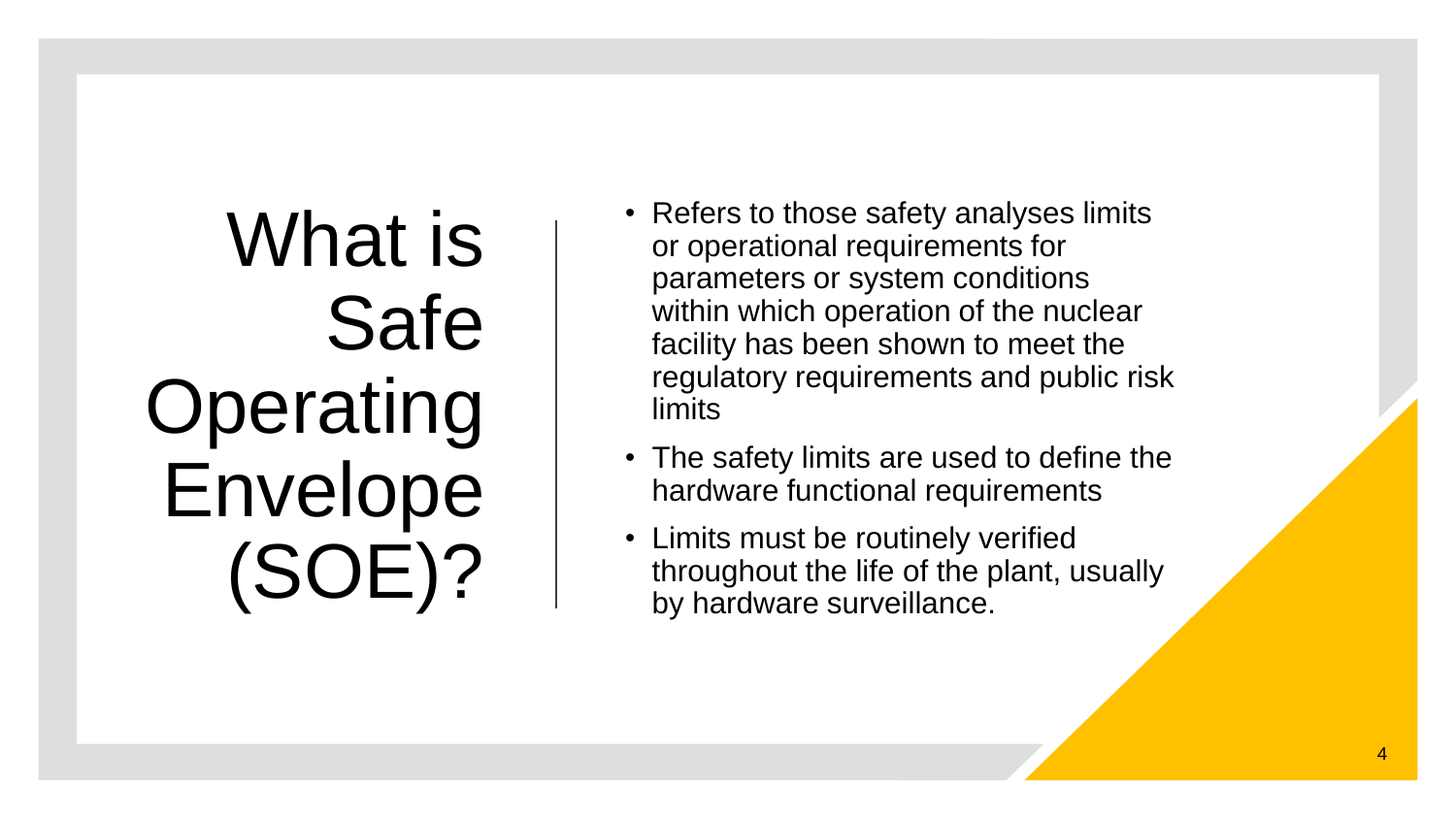## How is the SOE Aligned with the Safety Analysis results?

- All relevant documents , such as operational documents, must be updated based on the results of the new or updated analysis
- To address this challenge, NPPs usually consolidate all requirements and limits derived from the safety analysis in one controlled document called Operational Safety Requirement (OSR)
- NB Power's application does not provide information on how the SOE document consolidation is achieved.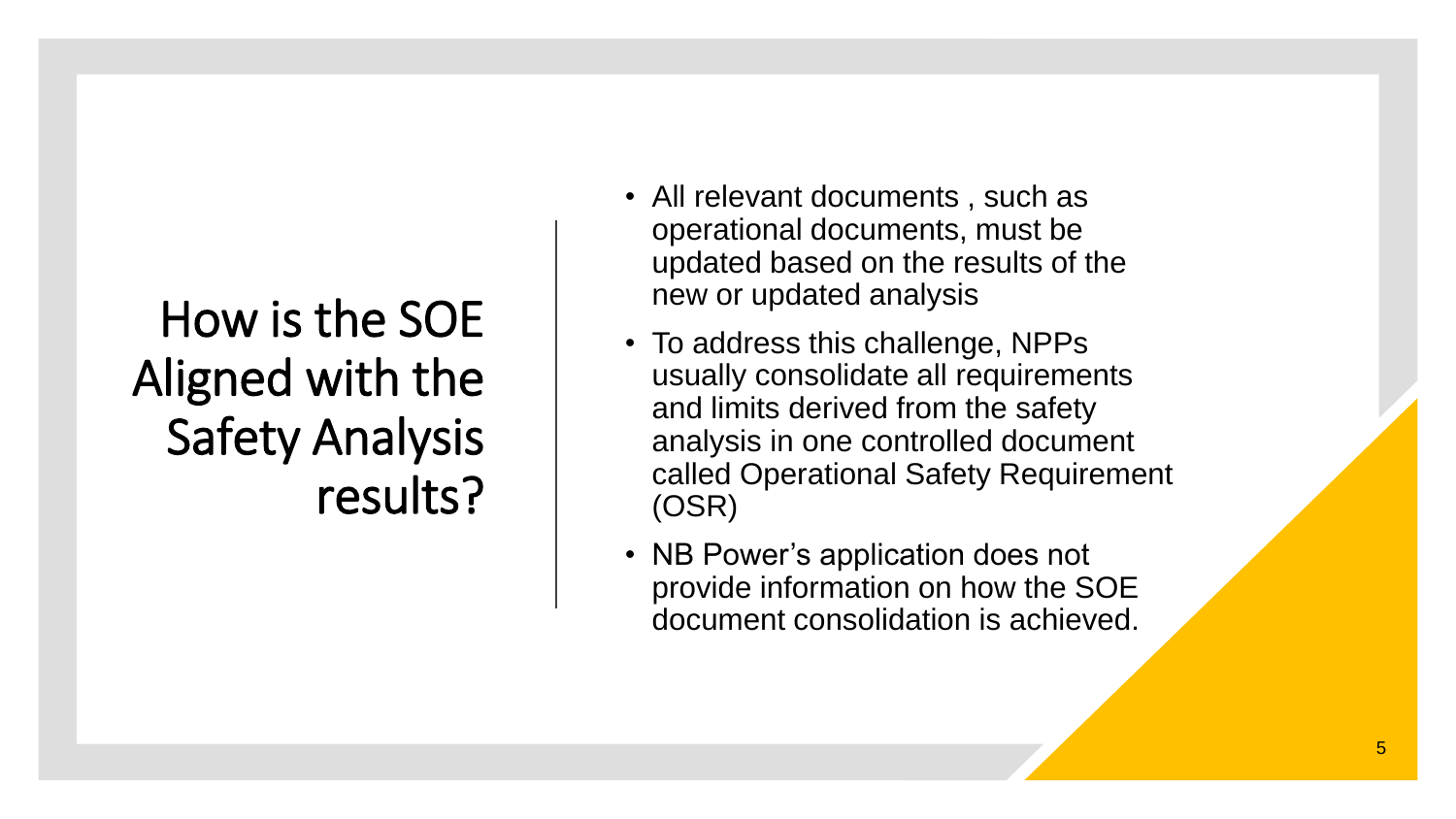## Process of Alignment of SOE with Safety Analysis Limits

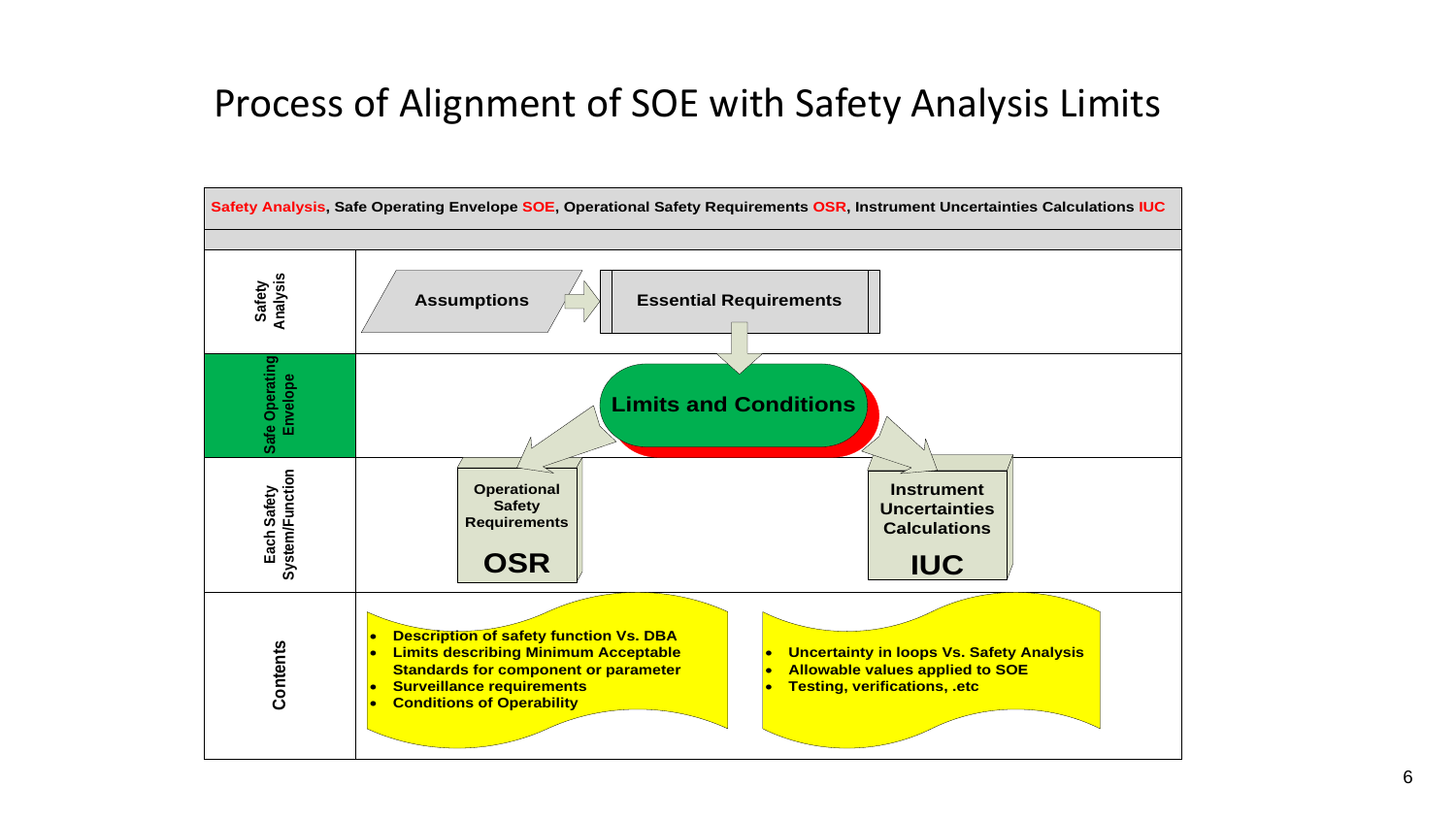# Risks of Operation **Outside** the SOE

- The accumulation over the years of plant changes, if combined with less -than adequate processes to implement the impact of the changes, may have resulted in a situation where the SOE is not aligned with the safety analysis results.
- In this case, its likely that some of the safety systems may not be effective in performing there intended function when called upon.
- For example, shutdown systems may not have sufficient negative reactivity depth inserted within the required timing as assumed in the safety analysis.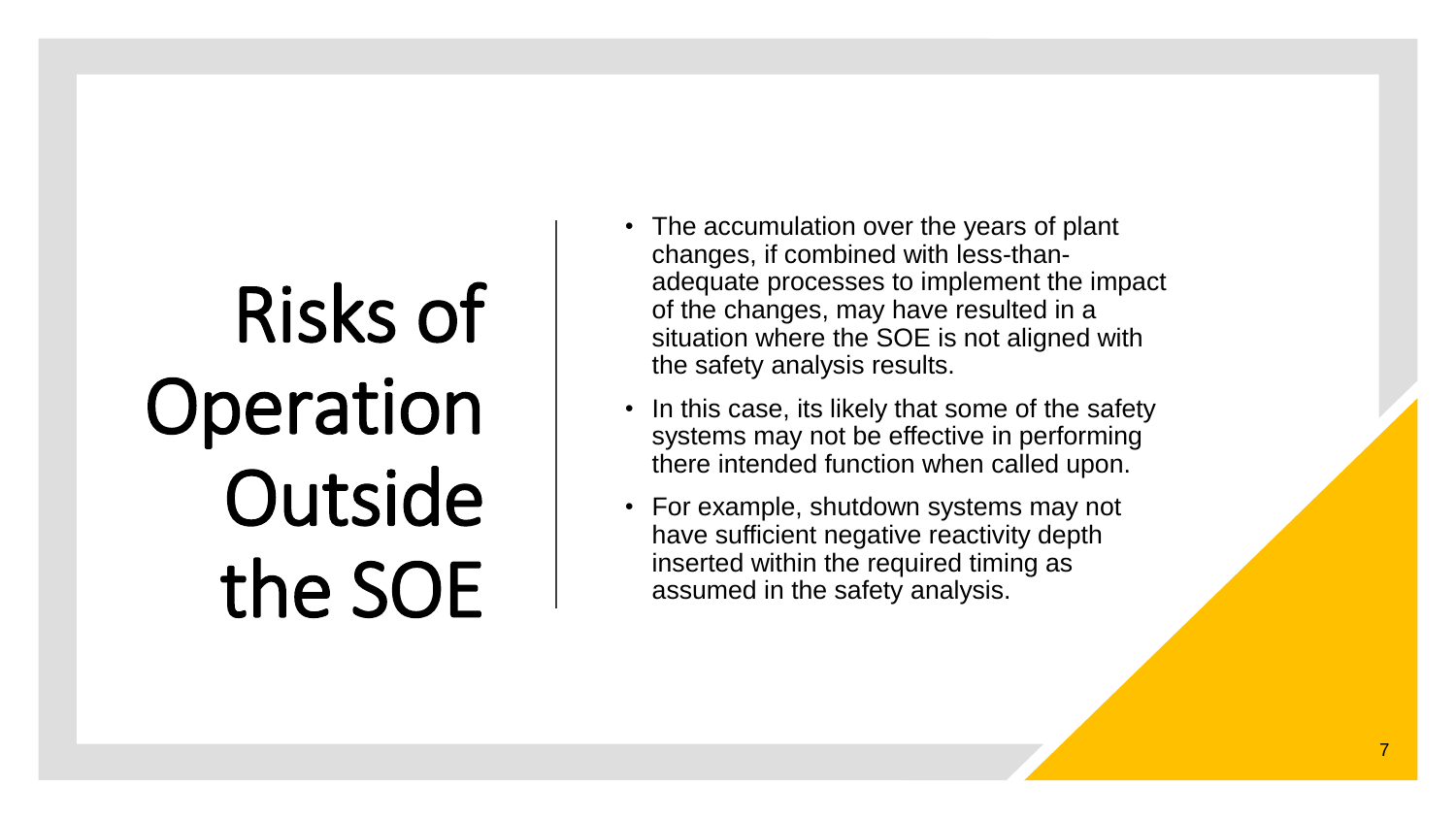Point Lepreau Station May Have Unknowingly Operated Outside the SOE?

- The discovery, in the September 2020 reported event, of the safety limits of the Shutdown System 2 (SDS2) not in alignment with the safety analysis limits, does not provide assurance of the effectiveness of the SOE maintenance program at Point Lepreau station.
- I am particularly concerned about the apparent weakness reported by NB Power in managing the safety analysis. The Aggregate Finding Resolution Plan (AFRP-16) erroneously describes the SOE maintenance process in reverse: It calls on the staff and vendors to use the correct values from the SOE documentation as **input to the safety analysis**, instead of using the safety analysis results as **input to SOE documentation**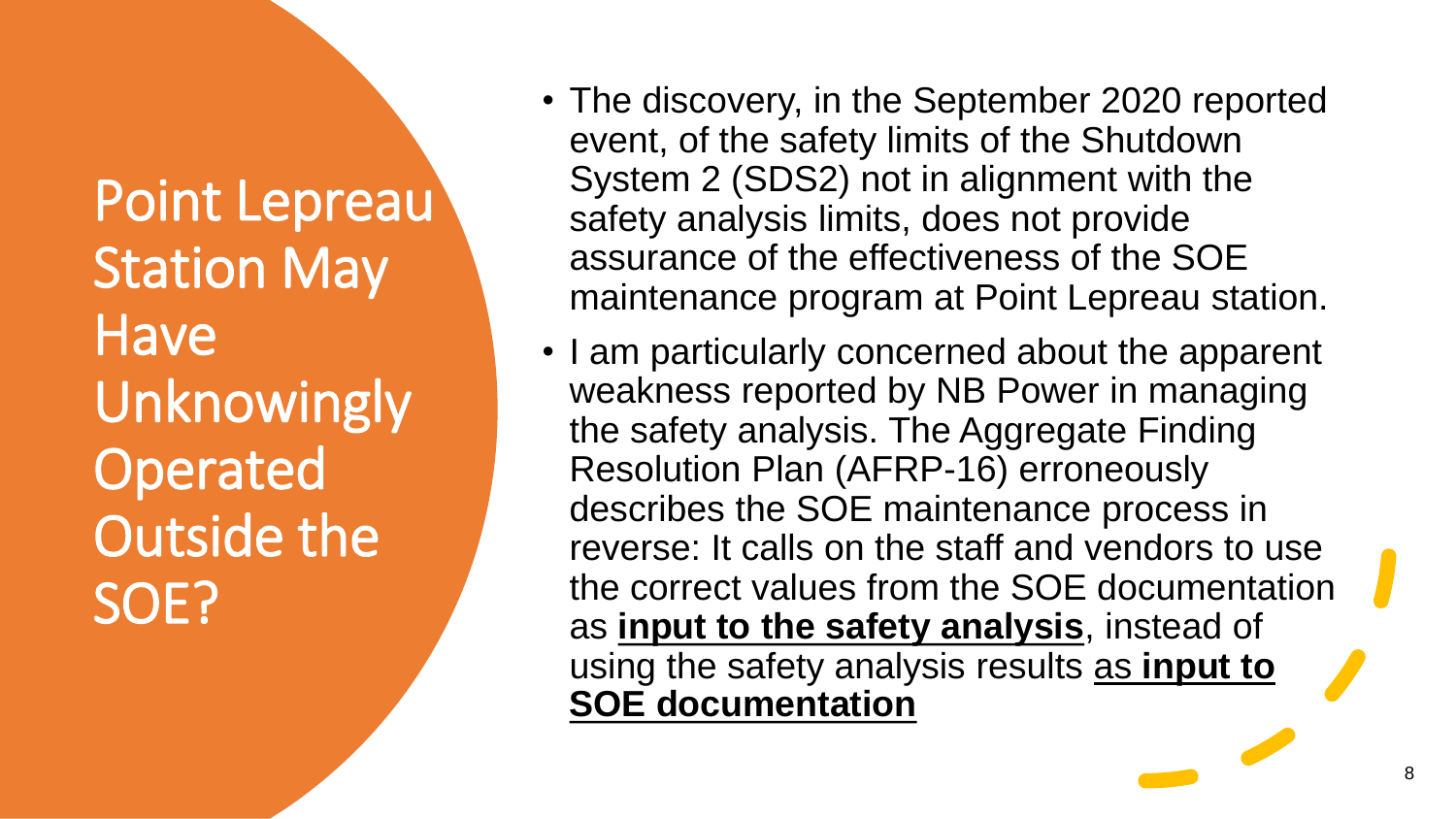# Recommendation # 1

*Licence Conditions Handbook (LCH) should include a condition that NB Power conduct a rigorous review, system by system, of all safety analysis-based limits imposed on safety systems and implement the required changes in the SOE documents on a high priority basis.*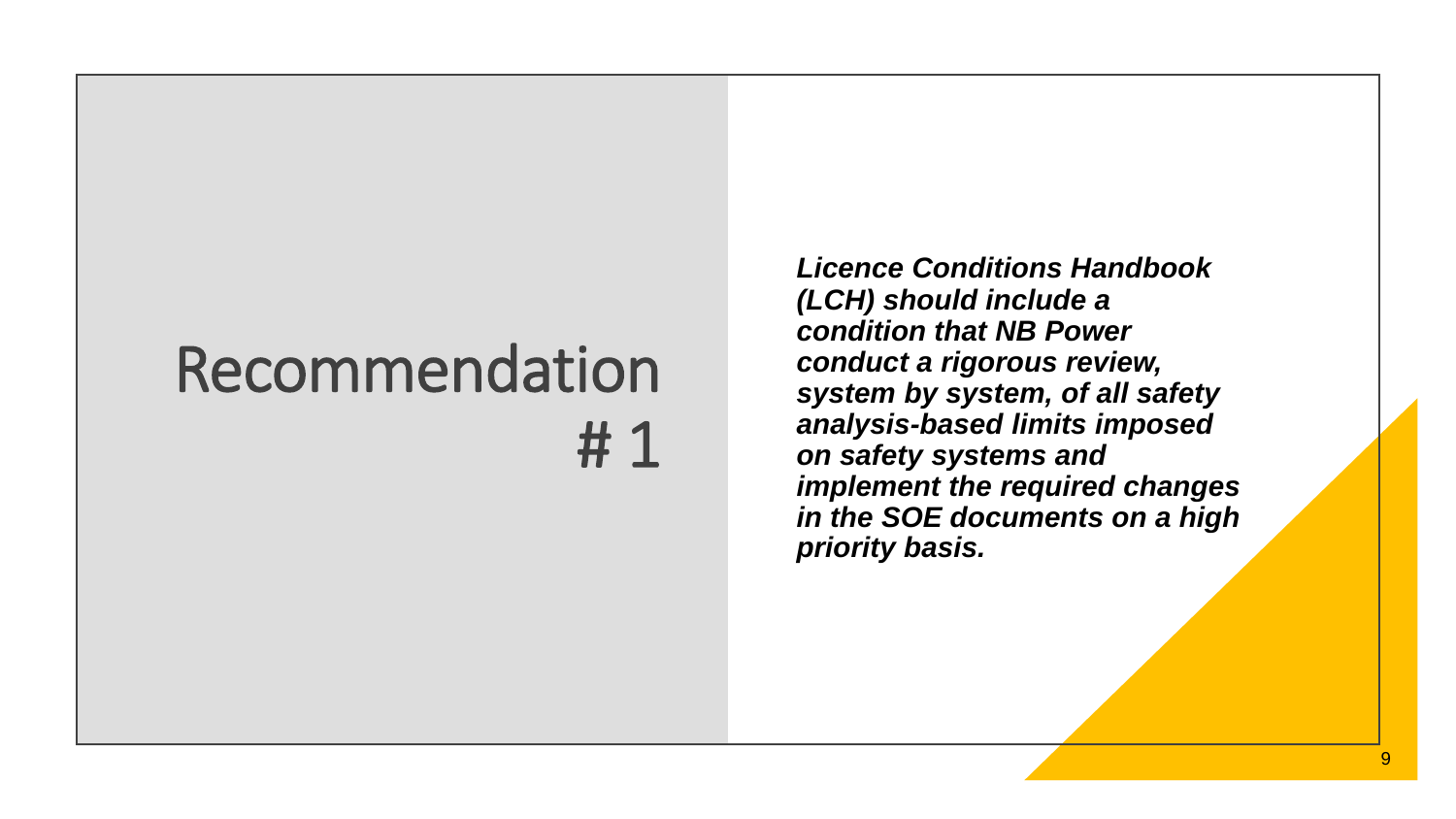

Deterministic Safety Analysis for Hazards not in Compliance with REGDOC 2.4.1

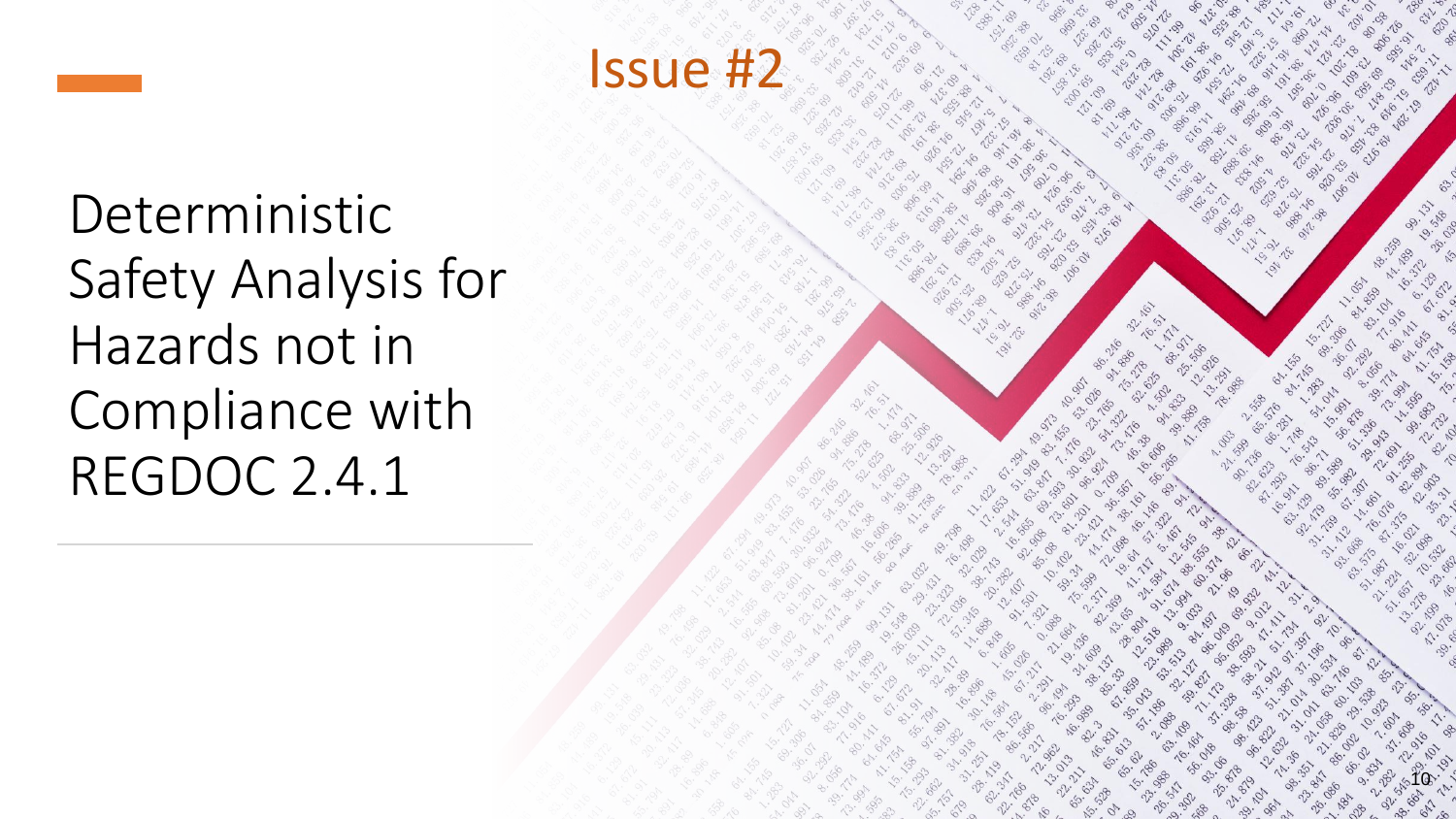Regulatory Requirements for the Safety Analysis of Earthquake Event

## **REGDOC 2.4.1 requires that**

- Deterministic safety analysis should be performed for events caused by natural common -cause events. The frequency of these events should be identified by the Probabilistic Safety Assessment (PSA).
- The "Design-basis earthquake" should be considered among the externally initiated common -cause events.
- It shall be classified within the Design basis (DBA) class .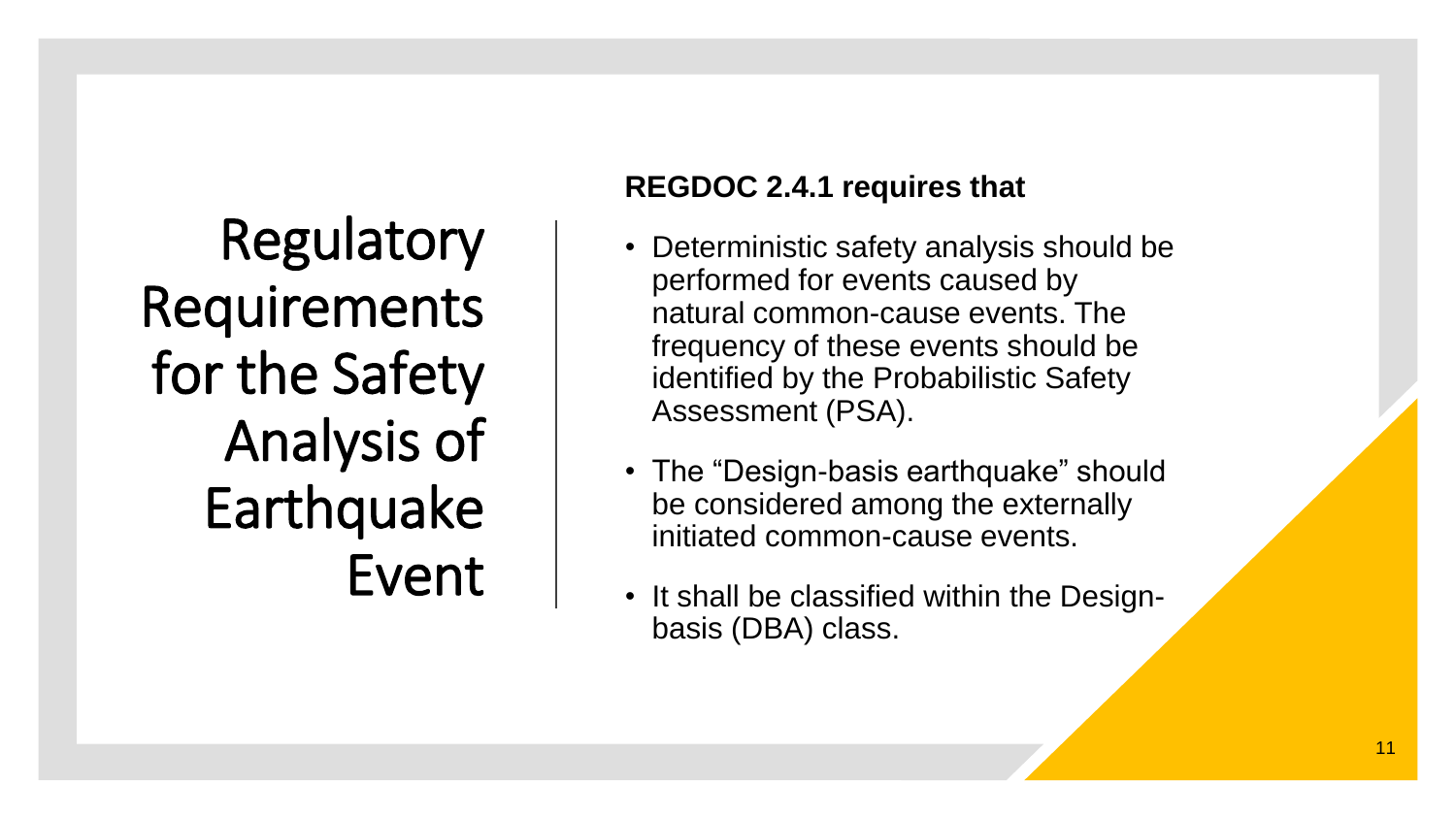# DBE Deterministic Analysis Appears to be Missing

- The NB Power application states in section 5.2 "Hazard Analysis" that the hazard screening was updated in 2016 including additional analyses performed on seismic, high wind and tsunami hazards.
- They incorporated the earthquake events within the **PSA** version finalized in 2016.
- But there was no mention of performing any **deterministic safety analysis** for the Design -basis Earthquake (DBE) as required by REGDOC 2.4.1.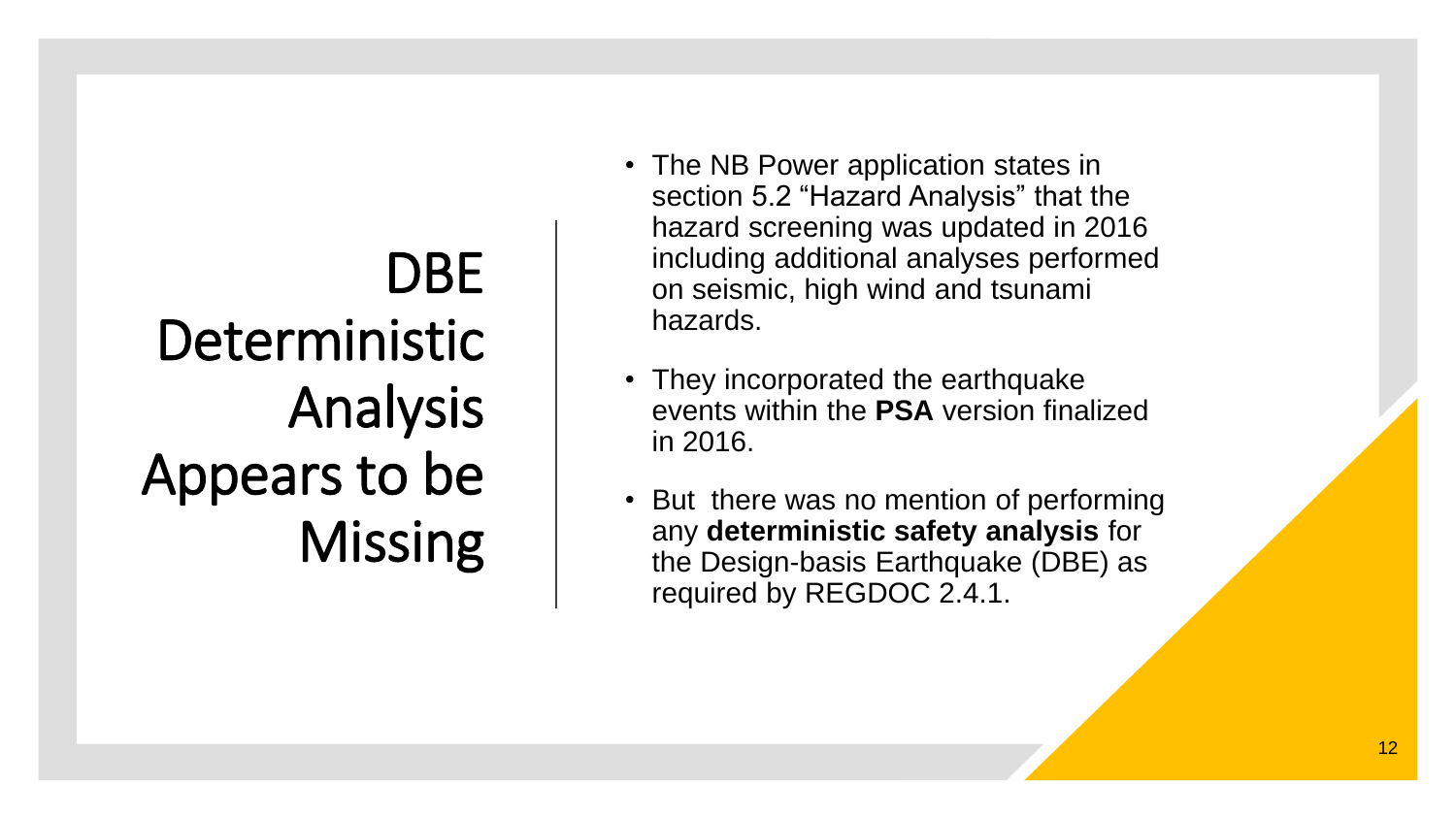## **Consequences** of Not Performing DBE Analysis

- We do not have assurance that the public dose limits, are not exceeded following an Earthquake.
- Some consequential failures may subject systems to harsh conditions or result in flooding which may prevent mitigating operator actions in these areas.
- Containment penetrations may not be seismically qualified. Conservative analysis is necessary to quantify radioactivity releases ( especially during online refueling).